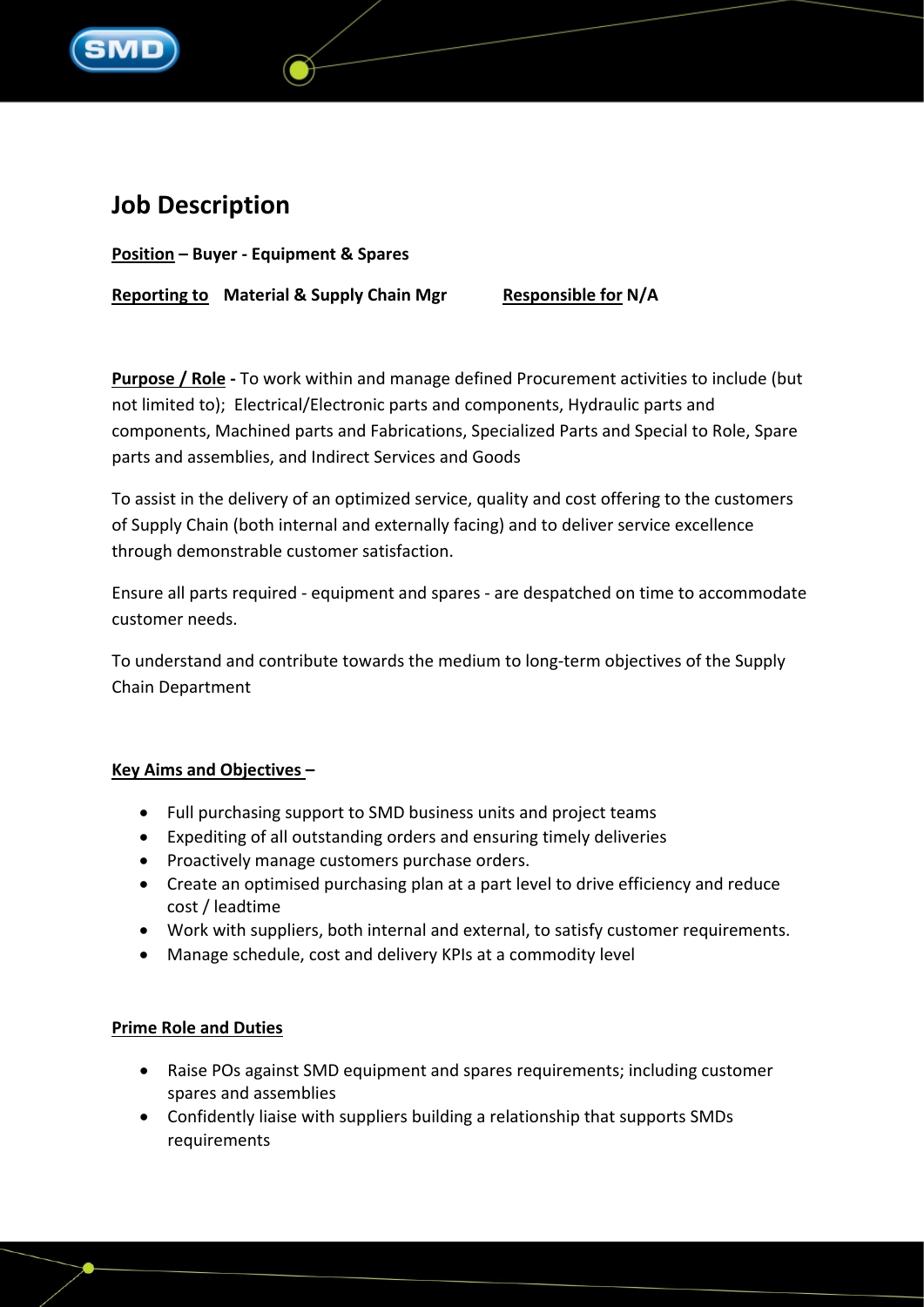- Problem solving at a part level including appropriate information held against each part number
- Build an accurate set of cost data and price lists for chosen suppliers and parts that improves SMDs competitive advantage
- Provide Order Fulfilment, Supplier Quotations, Tender/Bid Analysis, Supplier Fiscal Analysis, Supplier Relationship Management, and Demand Analysis information
- Manage the Transactional Competitive Bid process (quote analysis, negotiation, supplier selection, orders placements and delivery requirement) for the commodity group
- Deliver a Compliant service that meets company Policy and Process as defined by SMD Supply Chain
- Regular reporting to flag any barriers to success, and identifying opportunities for improvement including process and technology issues
- Liaise with Production, Stores and Purchasing in determining appropriate production and stock levels (in-house and at suppliers) for parts & sub-assemblies where identified
- Work with Business Units to satisfy urgent customer requirements

## **Allied Occasional Duties**

- Invoice query resolution
- Work with engineering to resolve documentation issues associated with the delivery of parts and assemblies.
- Work with the Sales teams to develop new products, services or packages to facilitate the expansion of the whole SMD group of businesses.
- Work with all stakeholders to enhance the business processes and systems used to satisfy SMD customers

## **Key Internal Interfaces**

- Business Unit Sales Team
- Business Unit Project Managers
- Operations Management team
- Stores and Logistics

## **Core Competences**

- Experience in purchasing
- Good level of computer literacy with a good working knowledge of Microsoft Excel, Word, Outlook
- Proactive approach and ability to manage own workload